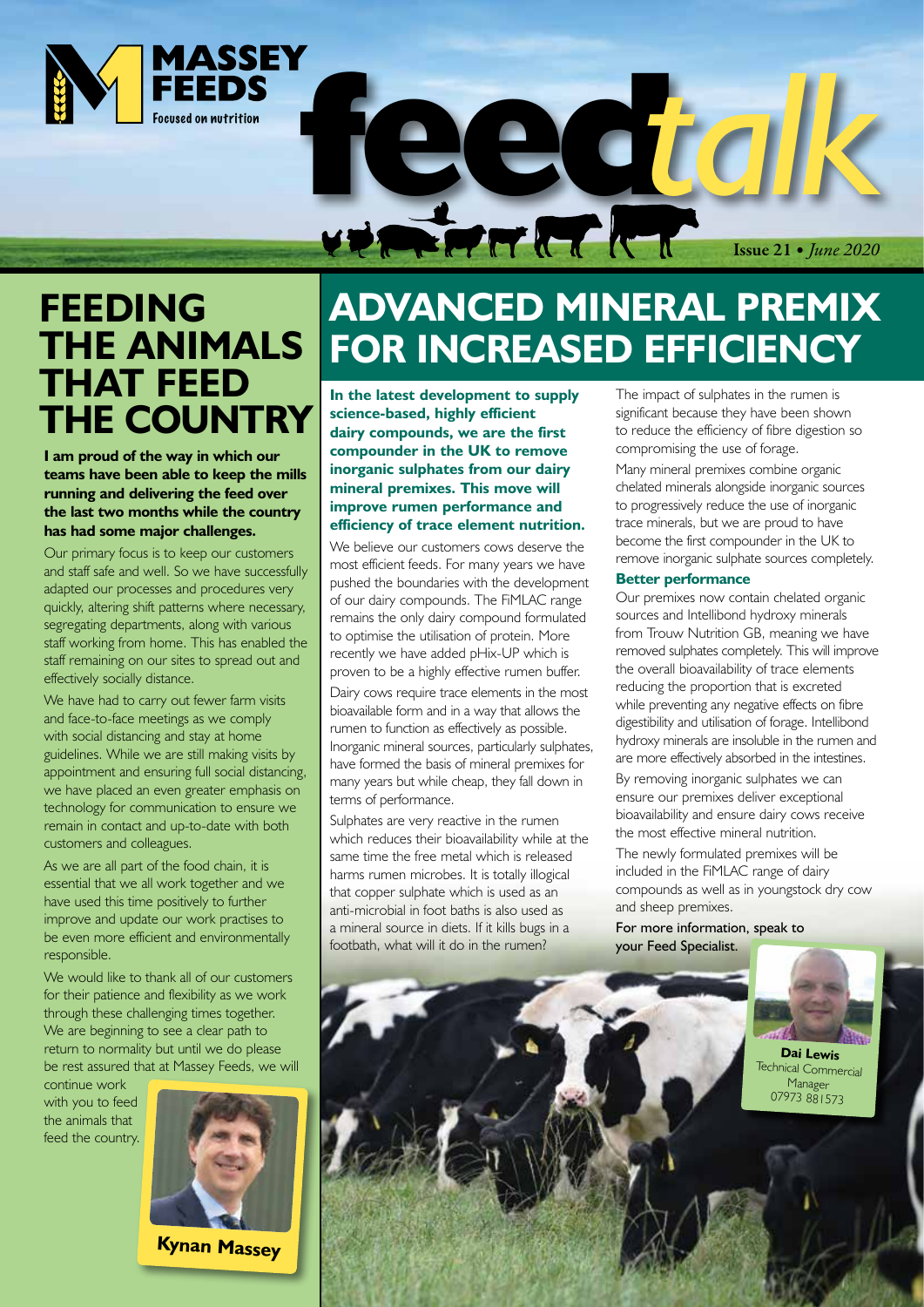

**Never in our lifetime have we seen anything like the catastrophic effect of the Covid 19 pandemic, with the UK taking the brunt of it with the highest mortality figures within Europe at the time of writing.** 

The effects of the virus have been felt across the country with lockdown and furloughs in place for some workplaces. With unemployment set to rise, the knockon effect to the economy will be felt for years to come.

British agriculture has coped very well as an industry under the circumstances, despite the fact that milk prices have been hit, some harder than others, and finished cattle prices have come under pressure largely due to the closure of the food service and hospitality sectors.

As the pendulum has swung down for farm incomes, many of the costs that directly affect these businesses have swung the other way. Since April the raw material market has increased dramatically, with prices hyped up and affected by the uncertain markets and availability from the shippers. Hopefully these markets will settle down as lockdown starts to come to an end.

We are a company that prides itself on 'Feeding the animals that feed the country'. This has never been more true than over the last three months. We have worked to keep things running as usual and are indebted to the mill staff, customer service team and first class delivery service which we are grateful for at this challenging time. From the sales team, despite not always been able to visit your farm we have aimed to stay in touch as much as possible over the phone, by text, WhatsApp, Snapchat and the occasional Zoom meeting. Please let's keep talking and looking at ways to move forward from a very difficult situation.

The June Feedtalk is another way we can keep you in touch with what we are doing at Massey Feeds and ways to exploit the potential on your farm to keep you one step ahead. Stay safe!



## **TIME TO THINK ABOUT RESEEDING**

**keeping a close eye on costs in the current price squeeze. But it is important to understand the risk and the reward when deciding on reducing costs or making an investment, and this is particularly true with reseeding grassland.**

To produce quality forage efficiently, it is important that leys are in good order. The wet winter and early spring took its toll of the quality of many grassland swards, meaning that reseeding or renovation should be considered. The easy thing to do is say that it will cost around £650/ha for a full reseed, money which could be saved this year. But is the risk associated with that decision and what are the potential rewards?

The risk is that pastures will be less productive. Comparing a field which is 95% perennial

ryegrass with one that is 50%, the high ryegeass sward will produce, on average 6.5tDM/ha more per year and will be higher energy, 12.0MJ compared with 10.8. This is enough extra energy to produce an extra 12000 litres from forage per year, worth £3360/ha at 28ppl.

Reseeded pastures will improve yields, boost dry matter intakes of grass with greater palatability and digestibility and produce better quality feed. The rewards are significant.

Is a reseed needed? – Those farmers who plate meter will build up a record of Dry Matter yields of their paddocks and can see those which are not performing. If you don't use a plate meter, regularly walking your farm and accessing fields for weed infestation, level of sown species of grasses remaining (60% or less ), sward density and signs of soil structure problems will highlight where action is required.



## **RYEGRASS NOT WEED GRASS**

*"The best way to get the most from your grass is to maintain young, well-managed ryegrass-based (+/- clover) swards, by regularly reseeding or overseeding."* **says Roger Bacon from Barenbrug.**

By selecting the right grass seed products for your farm; and reseeding regularly, it is possible to have a major impact on milk and meat production costs. A reseeding rate of just 10% is enough to prevent a decline in grass productivity and a 15% rate will start to deliver real gains. Conversely, fields that are not reseeded will quickly become overrun with weed species and productivity will quickly decline.

Another way to look at the numbers is to assess the amount of dry matter produced. A field that is 50% ryegrass and 50% weed grasses will not be as productive as a young sward. The graph shows that just one year after reseeding, weed species can make up to 18% of a sward. After four years, that figure has more than doubled to 38% and, after eight years, weeds will be starting to dominate the sward (51%).

On average, an eight-year old field will typically yield around 5.5T DM/ha compared with a new reseed which could produce around 15T DM/ha. With the typical cost of a full reseed being around £650/ha and the value of extra dry matter being  $£140/t$ , the 9.5 tonnes extra DM/ha will be worth £1330/ha giving an excellent return on investment, more than paying for the cost of reseeding in the first year and ensuring more from forage for years to come.

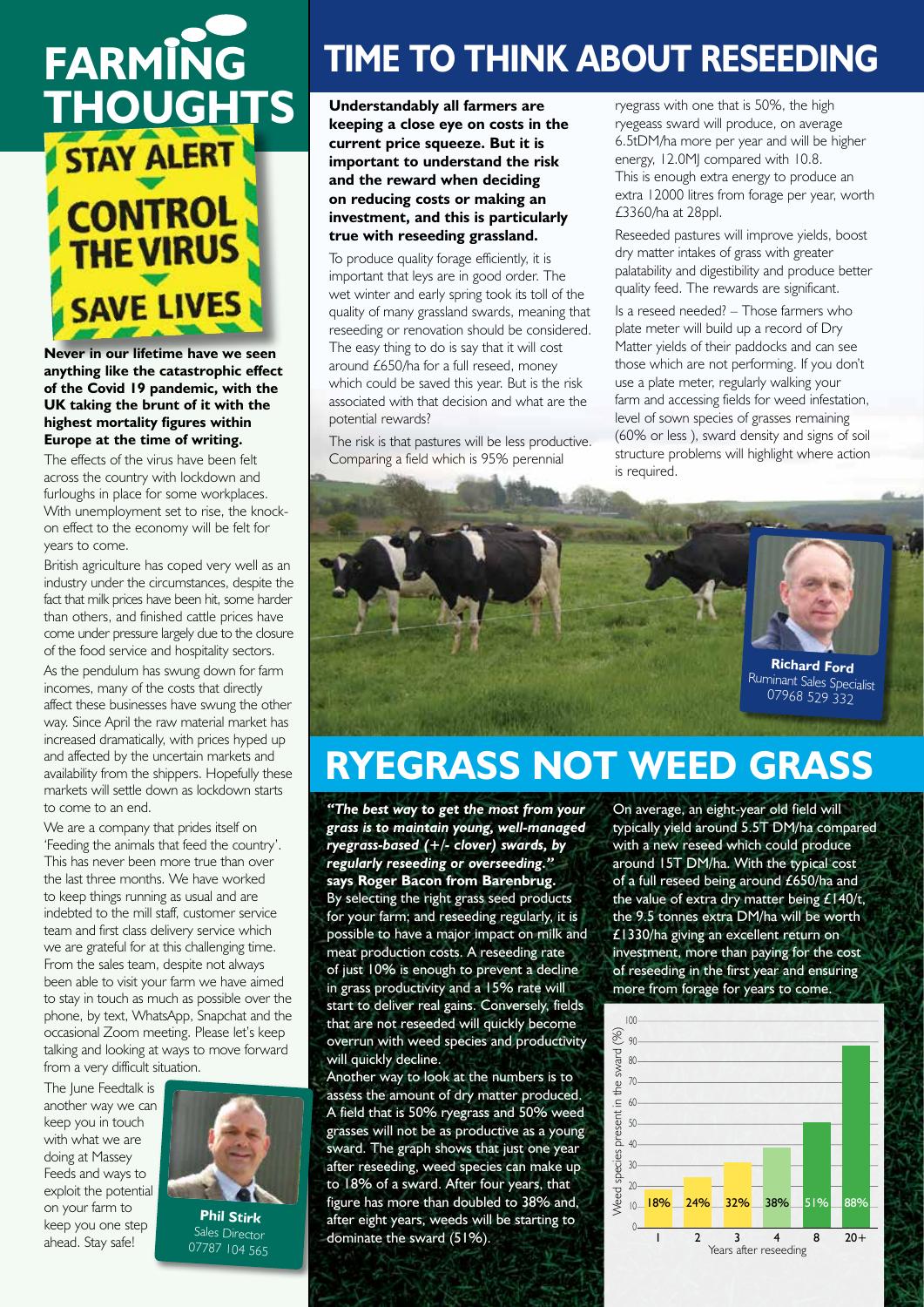## **PLANNING FOR QUALITY SECOND CUT**

**Following the dry weather in April and May, many farmers I have spoken to are concerned that second cuts will not be as heavy as expected and should they wait to let crops bulk up before taking second cut?. My advice is that the main thing you should aim for is quality and if this means taking a lighter crop then so be it.**

Once grass starts to go to head, quantity does not increase but quality will certainly decline. So there is no point chasing quantity. Take second cut on time making sure it is as high quality as possible.

This will also improve the likelihood of good third and fourth cuts to make up any deficit in quantity.

Grass quality deteriorates as the year progresses. Even if management remains consistent, with every attempt made to keep the fourth cut as good as the first, it unfortunately will not be. This is due to the natural behaviour of grass species increasing in NDF and the reduction in day light hours after the summer equinox.

You will not beat it however hard you try, but there are steps you can take to help make the best quality feed you can.

### **Wilting**

Grass dries significantly faster if you move it, so aim to get the tedder in the field within 3 hours of cutting. By cutting in the morning and tedding it, you will maximise wilt within the first 6hrs, utilising the heat of the midday sun. After 6hrs, the grasses pores begin to close in self-defence, slowing the rate of wilting. A morning cut approach is far better than evening, where the grass sits on wet soil all night rotting rather than wilting.

### **Cutting Dates**

A delay of seven days in the optimum cutting date can lead to a reduction in energy content of 0.5 MJ/Kg DM, reducing the overall energy available from the forage. Assuming a forage intake of 10KgDM per cow per day this would add up to approximately 5MJ difference in energy from forage, equivalent to losing a litre per cow per day from forage..

For a 150 cow herd housed for six months of the year and a milk price of 28ppl this equates to £7,560 in lost milk sales through the housed period.

So it really pays to focus on quality when planning your second and subsequent cuts.



**James Thomson** Ruminant Sales Specialist 07870 896 601

## **YIELDS FROM THE FIELD**

**Maintaining milk yield and quality is a priority, especially this year. Grazing management must remain a key focus, especially if late lactation cows are being challenged to produce more from grazed grass.**

Understanding the grazing potential is key as throughout the season grass growth, quality and potential dry matter intakes will all vary.

Measuring grass is the only way to really know what is in front of the cows and it lets you plan buffer and supplementary feeding accurately. Turn cows into paddocks when grass covers are 2800kgDM/ha and take them out when residual covers are 1500kgDM/ha. Managing covers is important as it encourages more rapid regrowth and keeps grass at the higher quality three leaf stage.

With the grass measurement figures from plate meter readings you can calculate the number of feeds each field can provide ensuring there is no waste grass and no shortfall in dry matter intakes.

Calculating the daily intake and energy supply from grazing you can then more accurately assess the need for buffer feeding as growth declines during the season. You want buffer feed to complement grazing, not displace it.

With the correct grassland management dry matter intake from forage can be increased supporting a higher M+ from grazing, allowing you to potentially reduce additional concentrate feed to help maintain margins despite lower milk prices.

**For more information on how to keep grazing delivering, speak to your Feed Specialist.**